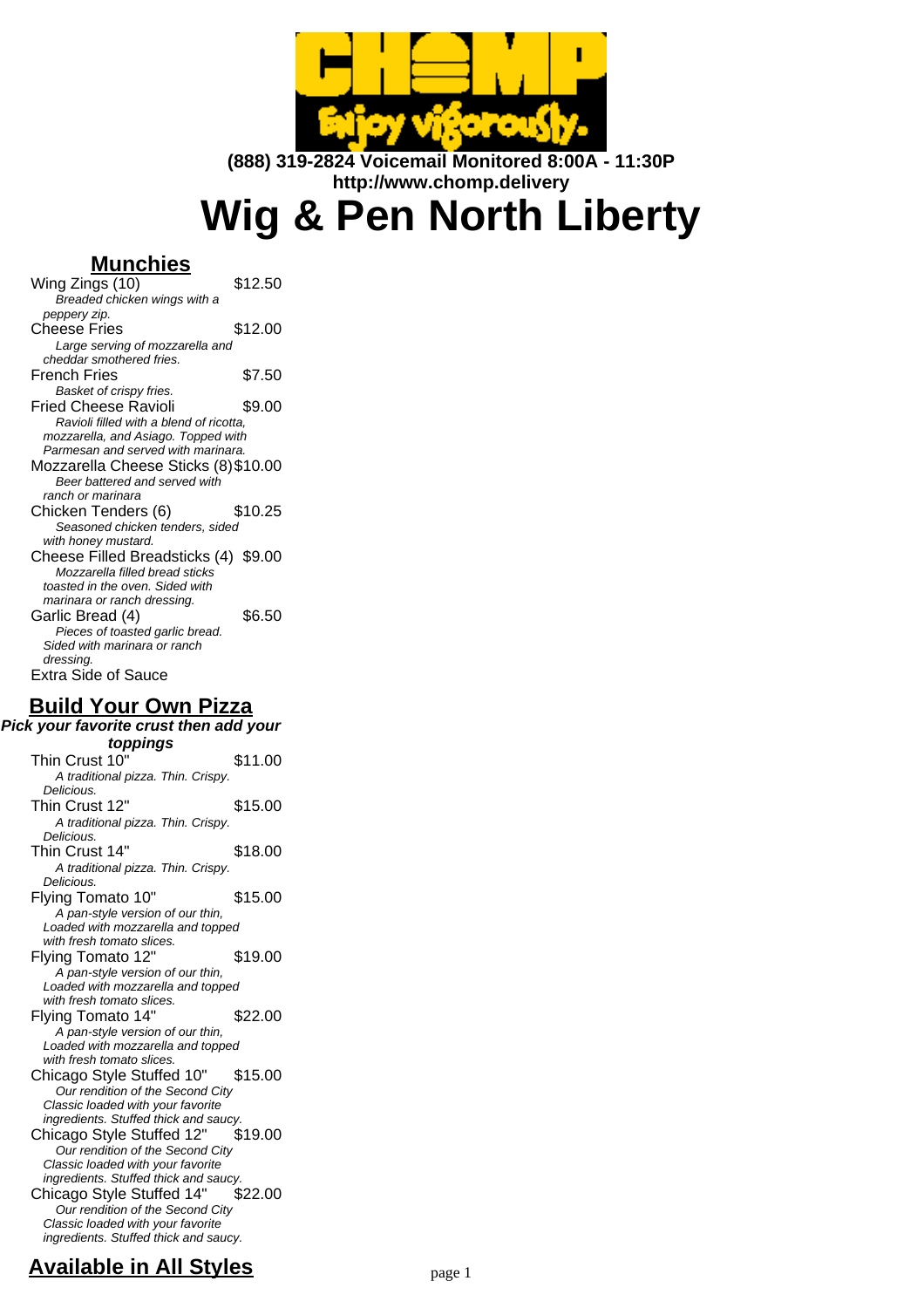#### Union Jack

Italian sausage, pepperoni, fresh mushrooms, onions, and red peppers

#### Spicy Hawaiian

Spicy italian sausage, canadian bacon, fresh pineapple, red onion, diced jalapenos, and diced tomatoes

### Greek Chicken

Spinach, feta cheese, kalamata olives, red onions, chicken, and artichoke hearts

#### North Sider

Spicy Italian sausage, pepperoni, banana peppers, red onion, cheddar cheese, and bacon

### East Sider

Ground Beef, onions, Canadian bacon, green peppers and black olives.

#### Twickenham

Artichoke hearts, garlic, spinach, diced tomatoes, feta cheese, and black olives

Pembroke Gardens

Fresh mushrooms, onions, red & green peppers, and black olives

### **Available in Thin Crust or Flying Tomato**

### Taco Deluxe

Seasoned ground beef, medium picante base, cheddar & mozzarella cheeses, lettuce, diced tomatoes, and taco chips. Chicken Alfredo

Alfredo base, chicken, bacon, and red onions.

Chicken Bacon Ranch Chicken and bacon on a ranch

base.

### **Available in Thin Crust ONLY**

### Crab Rangoon

Green onion cream cheese base, imitation crab, mozzarella, crispy wontons, green onions, and thai chili sauce BBQ Chicken Pizza

BBQ base, chicken, fresh pineapple, and red onion

### Iowan

Sweet corn, red onion, bacon, spinach, and Canadian bacon. Choose BBQ or ranch base. Buffalo Chicken Chicken, red onion, diced

tomatoes, cheddar & mozzarella cheeses on a buffalo sauce base

# **Wigatoni / Mac 'n Cheese**

Wigatoni \$12.00 Baked rotini and mostaccioli noodles topped with marinara and mozzarella. Choose from mild or spicy sausage. Sided with two pieces of garlic bread. The Chickatoni \$12.00 Alfredo base with chicken, red onions, and bacon The Vegetoni \$12.00 Fresh mushrooms, onions, and red peppers Mac N Cheese \$10.00 House made, baked with mozzarella and panko bread crumbs and baked in the oven Kids Noodles \$7.00 With marinara

## **Calzone**

**Traditional calzone fashioned from a** page 2